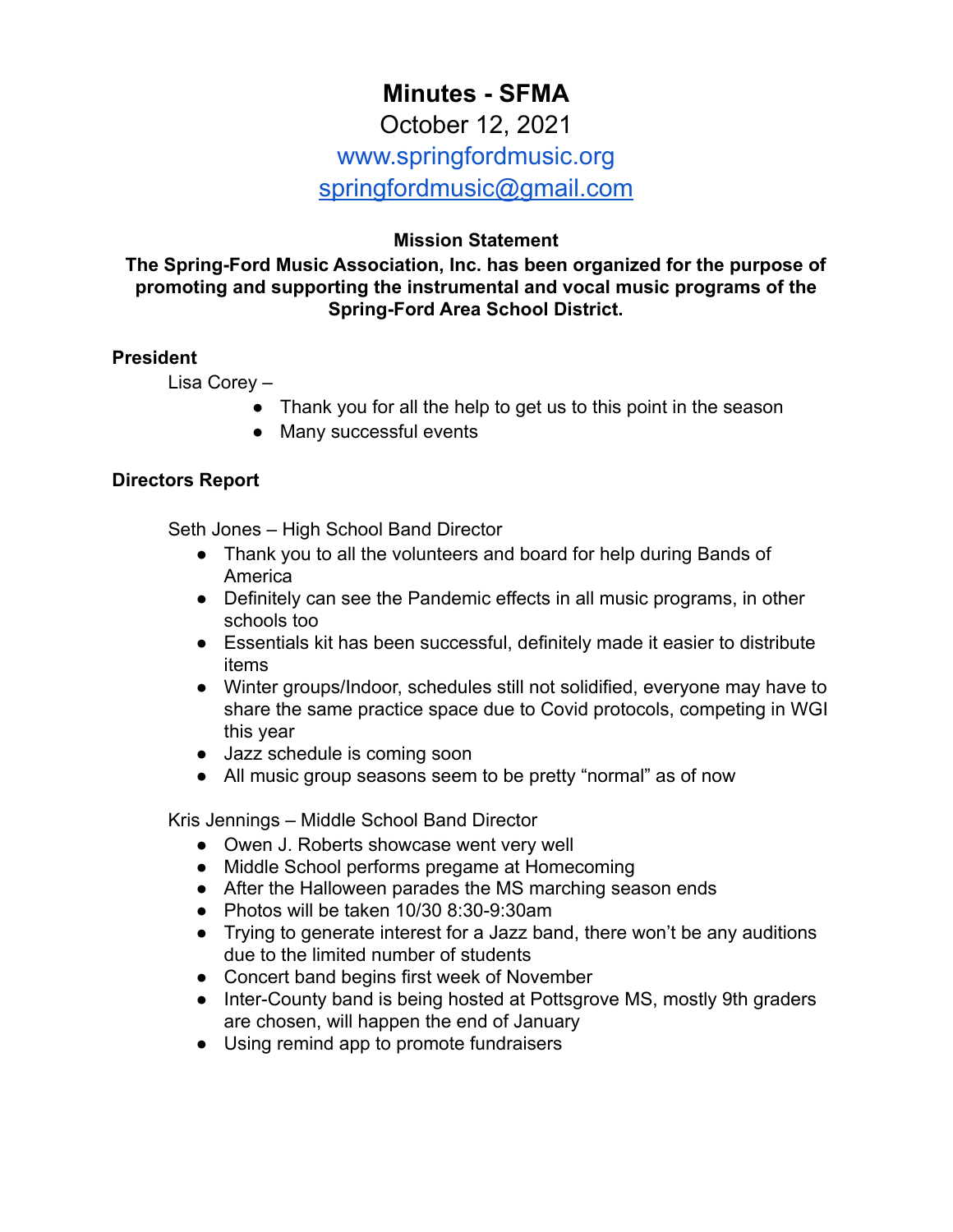#### **Officers Report**

Vice President

● Attended Back To School Nights, was a chance for SFMA to talk to parents, went to all of them minus the 7th grade, most were very quiet this year

**Treasurer** 

- Right now budget and financials are in good shape
- Revenue in from concession stands
- Not all expenses in as of yet

Assistant Treasurer

- Reminder about Orlando payments
- Urging everyone to utilize fundraisers and earn SPA

**Secretary** 

- Trying to minimize the emails sent daily to not irritate the parents
- Will continue to try and put clear subject in the subject line to ease confusion

#### **Committee Reports**

Concessions

- Senior Night thank yous to all who helped
- Homecoming still facing some shortages of products at stores and getting all that is needed/wanted
- Sign up Genius coming out soon for game and Costco pick up

Fundraising

- Joe Corbi pick up is Wednesday 10/13
- Mattress Sale was very successful as well
- **●** There was only one new SCRIP enrollment, would love to promote it more to the lower grades
- Lottery fundraiser is almost over
- Trivia night still needs a location
- Dine outs are continuing, Uno's is 10/28, keep an eye out for more to come
- Linvilla Orchards pie pickup is at the away stands on 11/23, will need help with distribution
- Ornament sale is live on the website, all 4 shows available to purchase
- New item on the sale is the luggage tags, can also be used as ornaments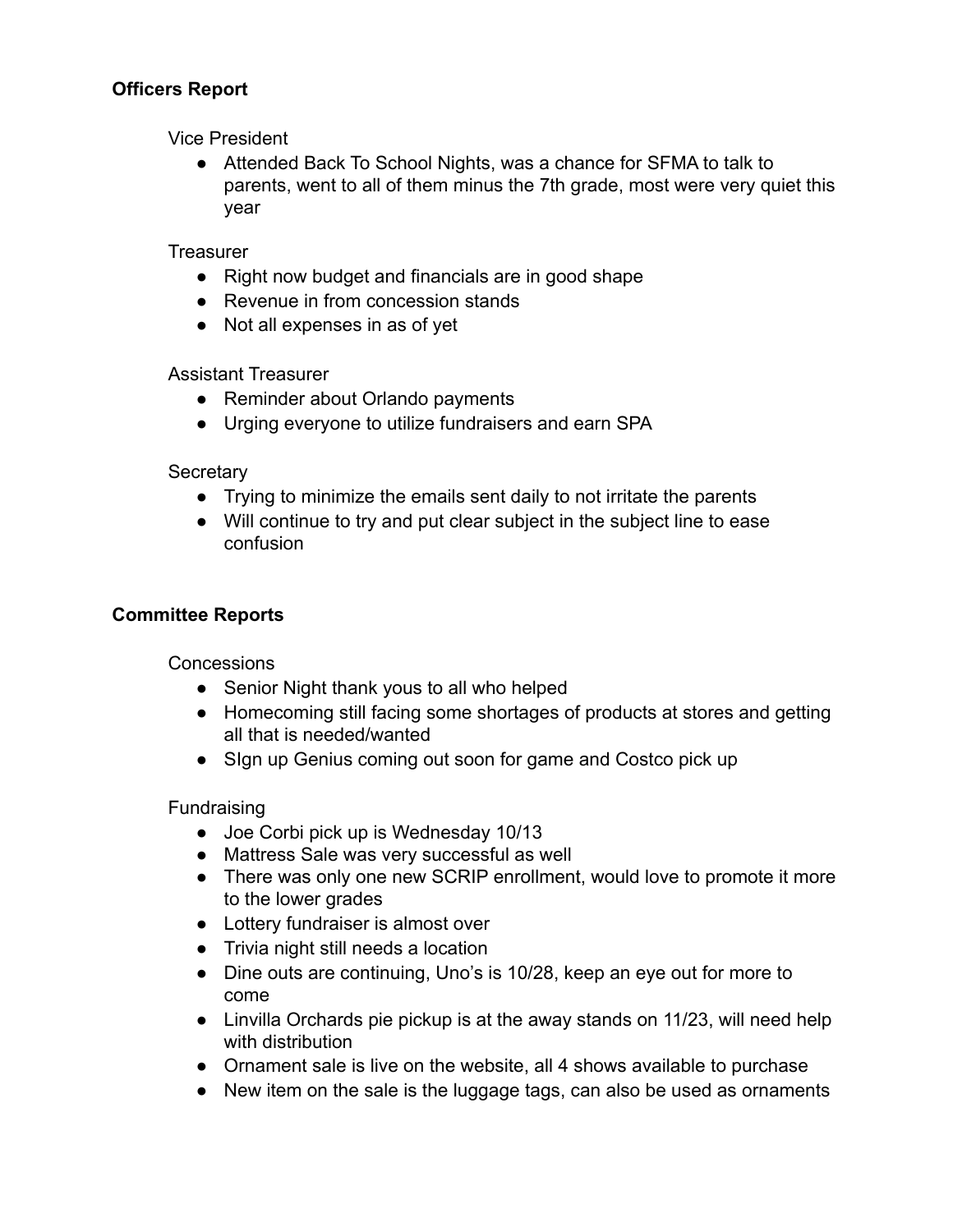Ram Crew/Vehicles

- No vehicle issues
- Saturday CREW will meet to repair some of the show props
- Middle School is using the High School drum major stand and mallets at Homecoming to ease getting items back and forth

Membership/Data

- Tracking all fundraising Data
- Not getting a ton of new SFMA members at this point

## **Chaperones**

- Need more help for the football game this week, the earlier meet time of 4:30 is making it difficult for volunteers
- Confirmed that Middle School will being their own chaperones to the Homecoming parade
- Reminder to all that the indoor groups will also need chaperones
- Reminder for all chaperones signed up to go to Orlando, need to confirm clearances now, It is taking longer than usual and we need to confirm who can go and who can not.

#### Apparel

- Thank you to everyone who has helped with donations and sizing
- Out of 97 white shirts needed, only 11 needed to be ordered
- Requests help getting the white tuxedo shirts washed
- Reminder to parents that the students are not hanging uniforms properly, it is important that they do it every time
- Show shirts ordered, some music groups are on back-order
- Spirit wear sale is going to open soon on the website to achieve deliveries before Christmas

## **Old Business**

## Orlando

- 5 months away, November 5th is the cutoff to sign up
- Some people have deposited but haven't done any payments since, are you going or not?
- Chorus and Orchestra got information today regarding their performances
- The logo submission deadline is approaching, there are 7 options already submitted, the directors will pick the top 3 and then the Orlando "goers" will pick a winner
- Orlando payment #5 is approaching
- SFMA will not learn which park the band is to perform in until 4-6 weeks prior to the trip
- Reminder to all that SPA can be used for spending money, don't wait till the last minute to request